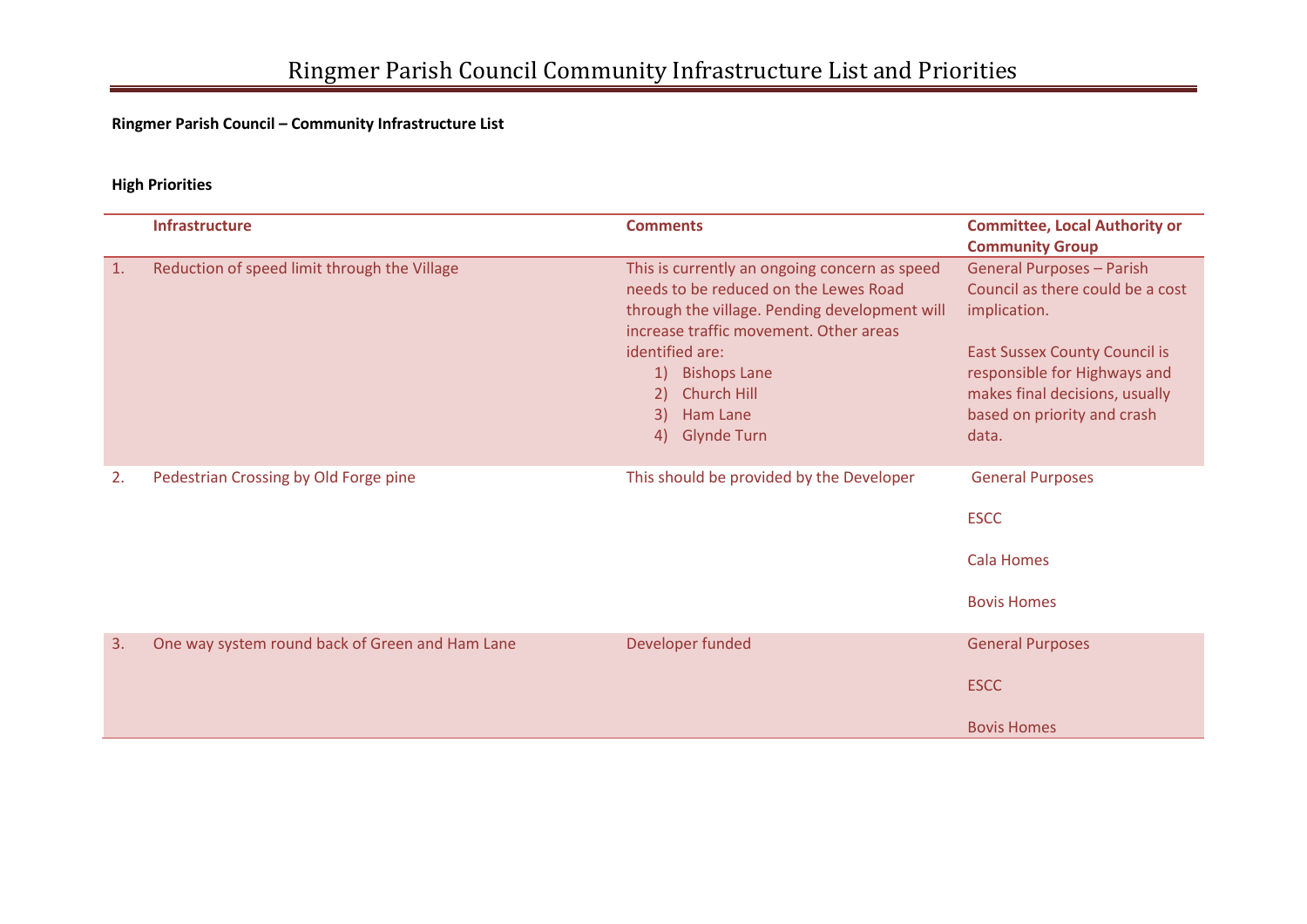**Medium Priorities**

|                | <b>Item</b>                                          | <b>Comments</b>                                                                                                                                                                                                                                                                                                               | <b>Committee, Local Authority</b><br>or Community Group    |
|----------------|------------------------------------------------------|-------------------------------------------------------------------------------------------------------------------------------------------------------------------------------------------------------------------------------------------------------------------------------------------------------------------------------|------------------------------------------------------------|
| $\mathbf{1}$ . | <b>Relocation of Parish Office</b>                   | The general consensus of Ringmer Parish Council<br>is to have a central more accessible office, which<br>will raise the profile of the Council. This has been                                                                                                                                                                 | <b>Office and Finance Working</b><br>Group                 |
|                |                                                      | identified and approved as part of Ringmer Parish<br>Council's Business Plan.                                                                                                                                                                                                                                                 | <b>Business Plan Working Group</b>                         |
|                |                                                      | Funding has been identified using a bequest,                                                                                                                                                                                                                                                                                  | Parish Council for decision                                |
|                |                                                      | there will be no need to use the precept, and any<br>difference from the amount of the bequest will<br>be made up using Community Infrastructure<br>Funds. If funds are not in place the Parish Council<br>could use reserves which will be replaced once<br>CIL is paid in.<br>Ringmer Village Hall Management Committee has | <b>Ringmer Village Hall</b><br><b>Management Committee</b> |
|                |                                                      | offered space at the front of the Village Hall.                                                                                                                                                                                                                                                                               |                                                            |
| 2.             | Cycle track to link the main village with the Broyle | East Sussex County Council has agreed this can be<br>done.                                                                                                                                                                                                                                                                    | <b>General Purposes - Parish</b><br>Council                |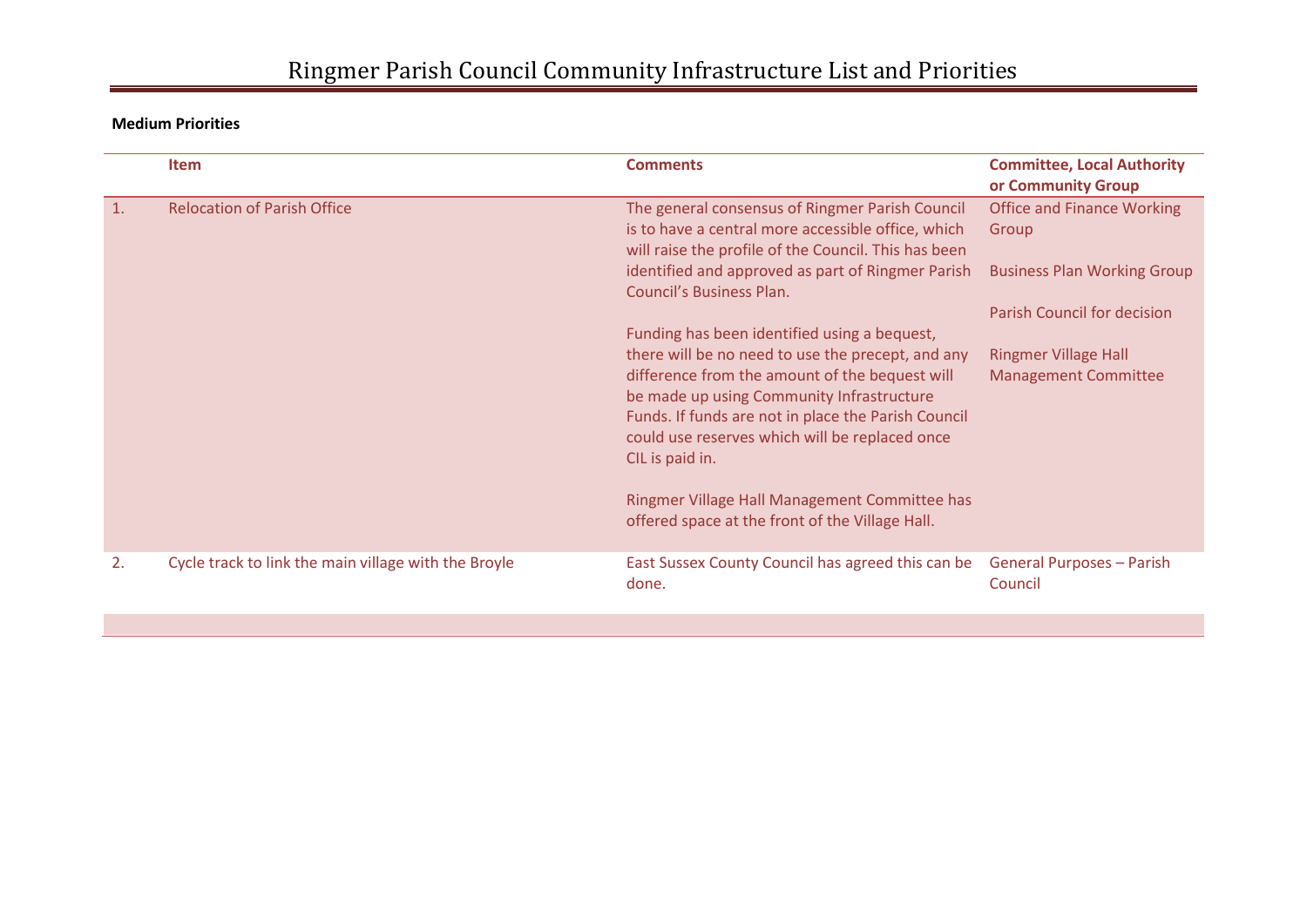**Low Priorities**

|                | Item                                                                             | <b>Comments</b>                                                                                                                                                                                                                 | <b>Committee, Local Authority</b><br>or Community Group         |
|----------------|----------------------------------------------------------------------------------|---------------------------------------------------------------------------------------------------------------------------------------------------------------------------------------------------------------------------------|-----------------------------------------------------------------|
| $\mathbf{1}$ . | Remarking, possible re-siting of The Forge(s) Pedestrian<br><b>Crossing</b>      | This is currently considered a low priority based<br>on higher priorities pertaining to speed reduction<br>and other crossings being needed in the Village.                                                                     | <b>General Purposes - East</b><br><b>Sussex County Council.</b> |
| 2.             | More frequent grass cutting and open space maintenance<br>throughout the village | This is would come out of precept expenditure.<br>Most of the areas require additional cuts or<br>maintenance are managed by East Sussex County<br>Council.                                                                     | Greens Committee - Parish<br>Council                            |
|                |                                                                                  |                                                                                                                                                                                                                                 | <b>East Sussex County Council</b>                               |
| 3.             | <b>Grass Verges</b>                                                              | This is would come out of precept expenditure.<br>Verges are maintained by East Sussex County<br>Council. Requests can be made for additional                                                                                   | <b>General Purposes - Parish</b><br>Council                     |
|                |                                                                                  | cuts. The Parish Council will have to pay for the<br>additional service.                                                                                                                                                        | <b>East Sussex County Council</b>                               |
|                |                                                                                  | There is a possibility that match funding can be<br>sourced.                                                                                                                                                                    |                                                                 |
| 4.             | <b>Village Warden</b>                                                            | Need to source funding either via Precept or<br>other funding bodies.                                                                                                                                                           | <b>Office and Finance</b>                                       |
| 5.             | <b>New Play Equipment</b>                                                        | This is a Precept and reserves expenditure as<br>some equipment has been renewed. If the Parish<br>Council is given newly developed play areas as<br>part of development CIL funds to offset<br>management could be considered. | <b>Greens Committee - Parish</b><br>Council                     |
| 6.             | Public access path along East side of the Ouse below Barcombe<br><b>Mills</b>    | Part of Neighbourhood Plan - See Policy 4.2                                                                                                                                                                                     | <b>General Purposes - Parish</b><br>Council                     |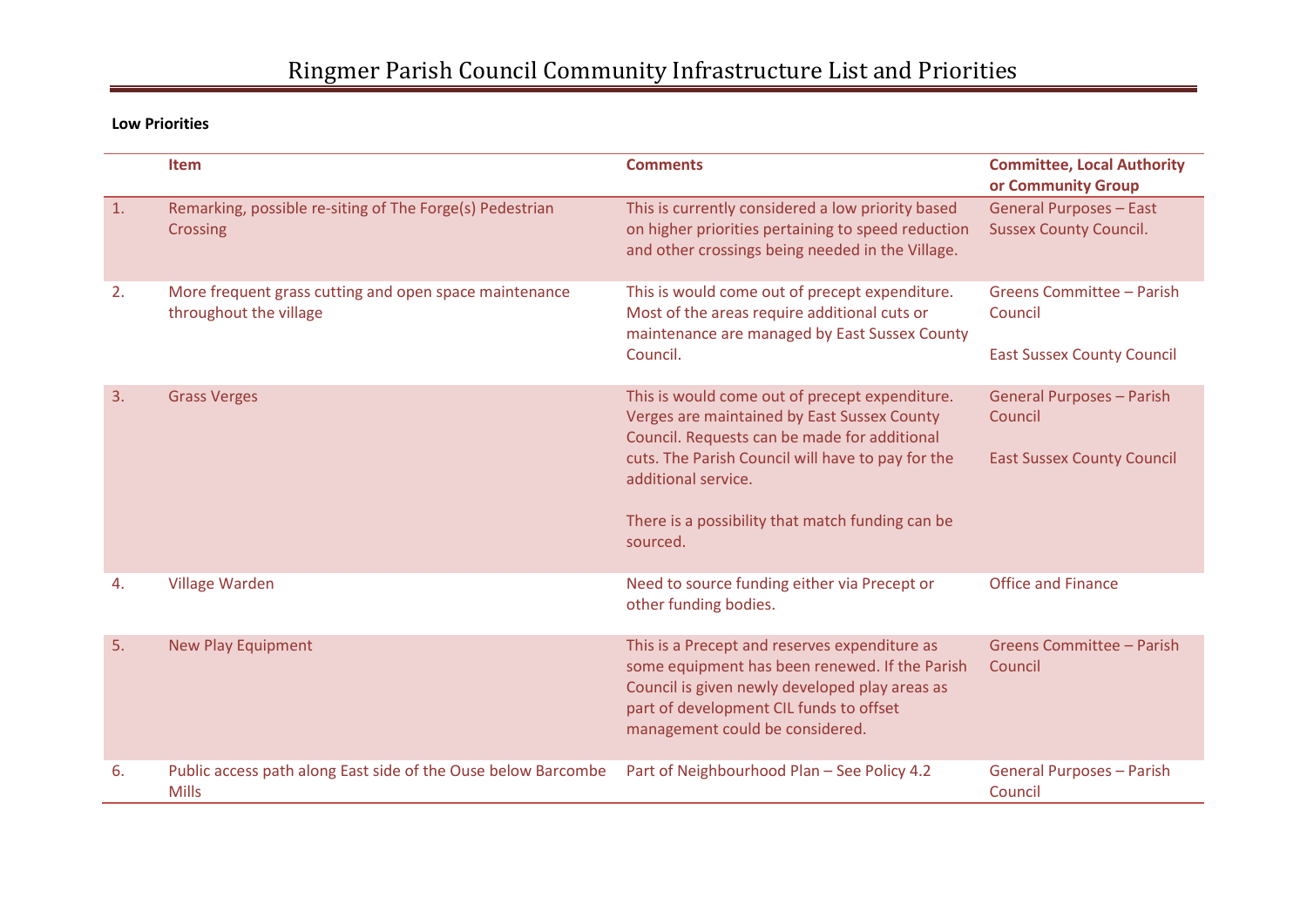| 7.  | Policy 4.2 Ringmer Neighbourhood Plan<br>Development in parts of Ringmer parish within the SDNP should<br>preserve and enhance the statutory purpose and duty of the<br>SDNP and should make a positive contribution to maintain and<br>enhancing its special qualities                                                                                               | Members considered that there a higher<br>priorities at this stage.                                                              | Planning |
|-----|-----------------------------------------------------------------------------------------------------------------------------------------------------------------------------------------------------------------------------------------------------------------------------------------------------------------------------------------------------------------------|----------------------------------------------------------------------------------------------------------------------------------|----------|
| 8.  | Policy 4.4 Ringmer Neighbourhood Plan<br>Development that encourages recreational or tourism use of<br>the River Ouse bank between Chalkham Farm and Barcombe<br>Mills will be supported, provided that the rural beauty of the<br>area shown in map 4.3 is conserved or enhanced, and that<br>appropriate measures are taken to mitigate any detrimental<br>impacts. | Members considered that there a higher<br>priorities at this stage.                                                              | Planning |
| 9.  | Policy 4.5 Ringmer Neighbourhood Plan<br>Ringmer parish council will seek to maintain Ringmer's public<br>footpath network and if possible further improve it through the<br>creation of new licensed footpaths. Enhanced access to the<br>SDNP will be particularly encouraged                                                                                       | Members considered that there a higher<br>priorities at this stage.                                                              | Planning |
| 10. | Policy 4.9 Ringmer Neighbourhood Plan<br>Where appropriate new green corridors will be included within<br>new development sites. Where a new development site<br>intervenes between open countryside and an existing wildlife<br>habitat in a developed area, new green corridors will be<br>required to allow passage of wildlife.                                   | Members felt that this should be enforced as a<br>policy requirement.                                                            | Planning |
| 11. | Another/new shop facilities on main village side of the main<br>road as current shops do not fully support the community's<br>needs,                                                                                                                                                                                                                                  | This is not in the Parish Council remit and should<br>be raised with the Village Shop Association and<br>the Management Company. |          |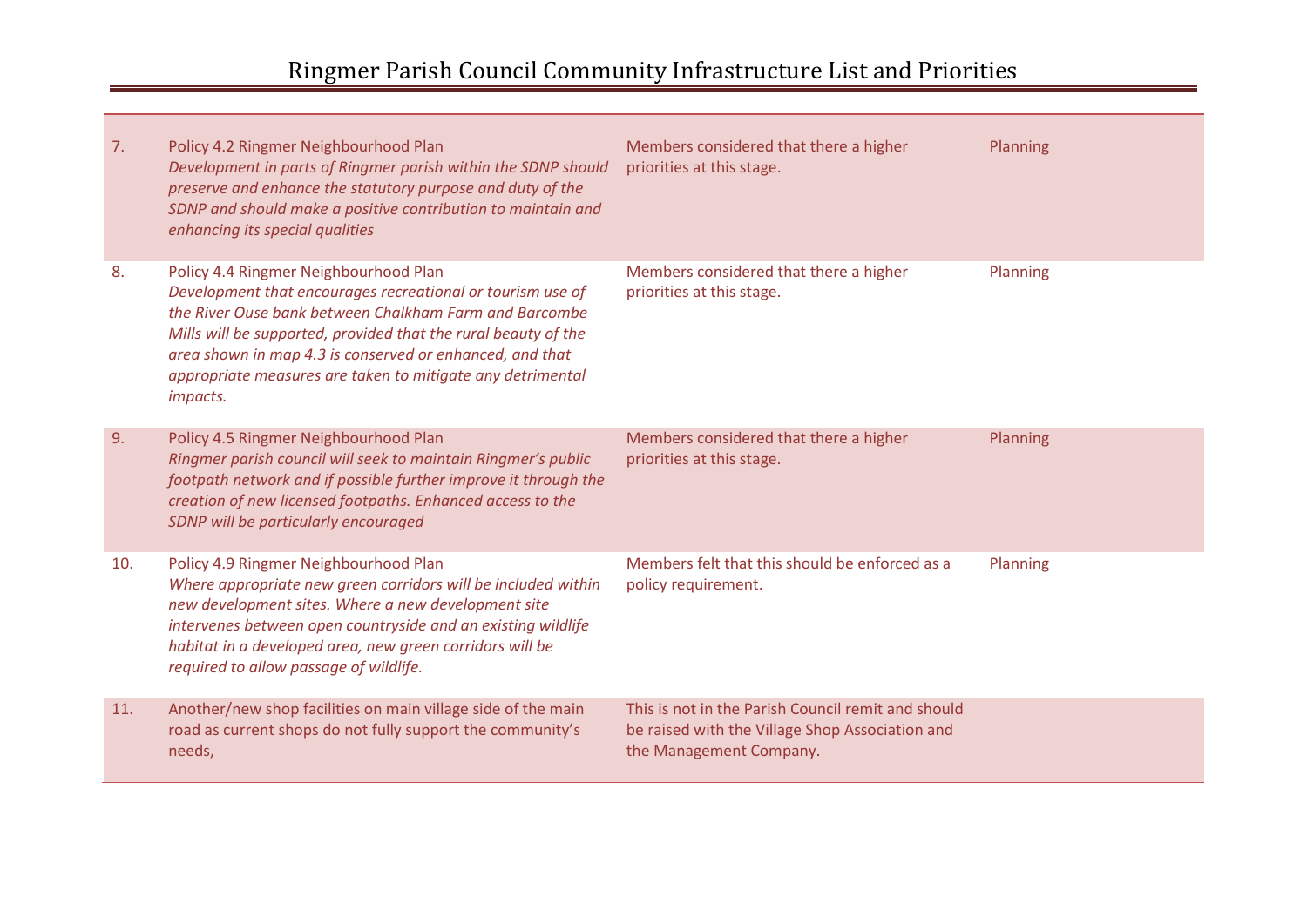#### **Items removed from original list**

|                | <b>Item</b>                                                                                                                                            | <b>Comments</b>                                                                                                                             | <b>Committee, Local Authority</b><br>or Community Group |
|----------------|--------------------------------------------------------------------------------------------------------------------------------------------------------|---------------------------------------------------------------------------------------------------------------------------------------------|---------------------------------------------------------|
| $\mathbf{1}$ . | Money towards litter pickers                                                                                                                           | This item is covered within the Parish Council<br>budget and is precept expenditure.                                                        | <b>Ringmer Parish Council</b>                           |
| 2.             | Refurbishment of around shopping precinct                                                                                                              | Members felt that this item would not be a<br>conducive way to use Community Infrastructure<br>Funds as a Management Company is responsible | <b>Ringmer Village Shop</b><br>Association              |
|                |                                                                                                                                                        | for the precinct and therefore not in the remit of<br>the Council.                                                                          | <b>Management Company</b>                               |
| 3.             | Improvements to the car park at the rear of the precinct                                                                                               | Members felt that this item would not be a<br>conducive way to use Community Infrastructure<br>Funds as a Management Company is responsible | <b>Ringmer Village Shop</b><br>Association              |
|                |                                                                                                                                                        | for the precinct and therefore not in the remit of<br>the Council.                                                                          | <b>Management Company</b>                               |
| 4.             | Improvement of the attractiveness of the shopping precinct by<br>some limited tree planting and flower borders                                         | Members felt that this item would not be a<br>conducive way to use Community Infrastructure<br>Funds as a Management Company is responsible | <b>Ringmer Village Shop</b><br>Association              |
|                |                                                                                                                                                        | for the precinct and therefore not in the remit of<br>the Council.                                                                          | <b>Management Company</b>                               |
| 5.             | Development of all-weather sports facilities, as planned in<br>association with Anchor Field development                                               | Not to pursue this unless there is a drastic change<br>to the current proposal.                                                             | <b>Parish Council</b>                                   |
| 6.             | Policy 4.6 Ringmer Neighbourhood Plan<br>The development of accessible natural or semi-natural<br>greenspace, including community-managed woodland, in | Members felt that this needs to come under the<br>remit of a Community Land Trust as stated in the<br>Neighbourhood Plan.                   |                                                         |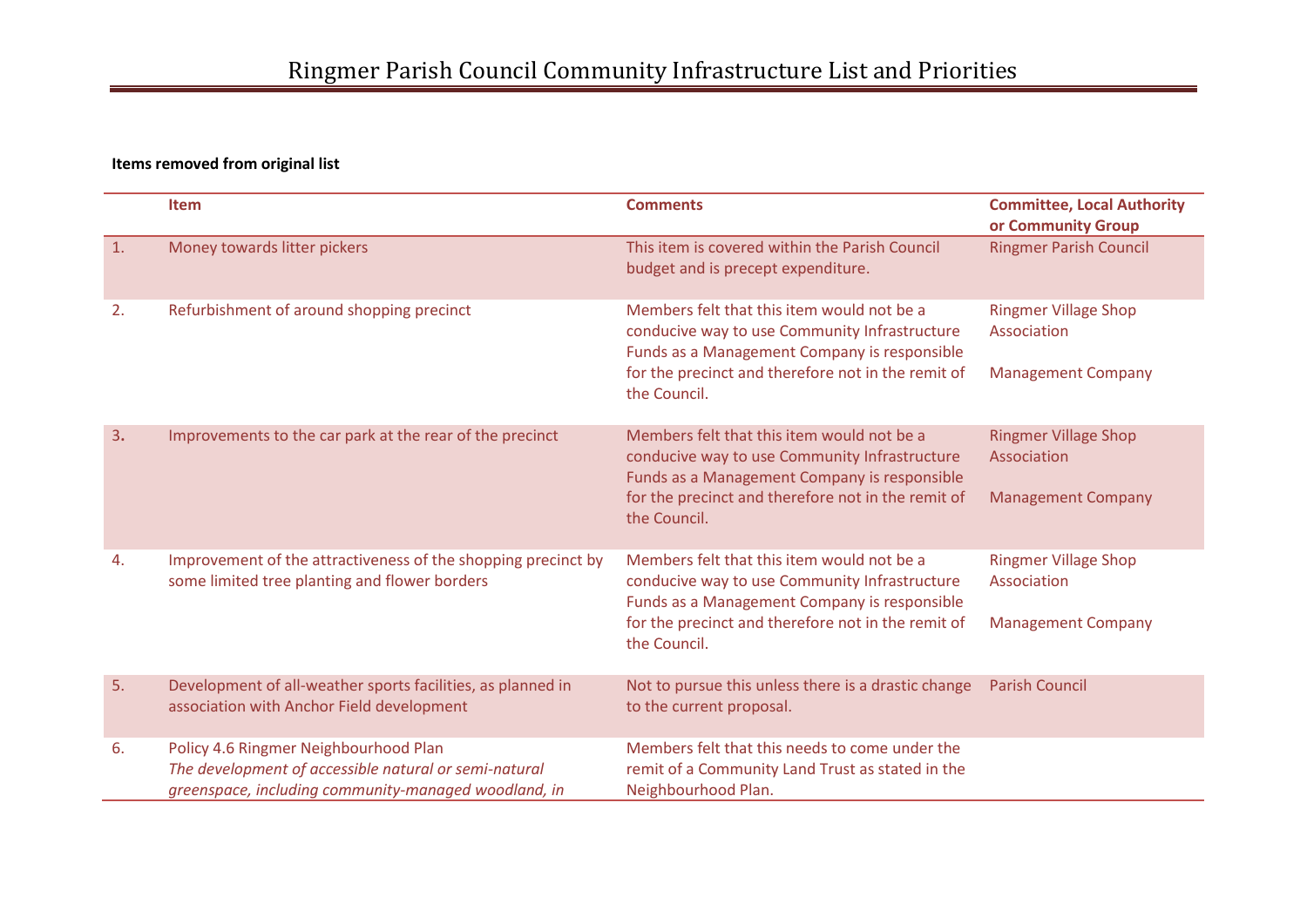*Ringmer parish will be supported.*

| (a) Negative impact on the landscape is avoided by any new<br>buildings or car park being sited behind (south of) the<br>existing College buildings.<br>(b) Any new parking necessary is accommodated off-road<br>and does not intrude on the wider landscape.                                                                                                                                                                                                                                          |                                                                                                                                                                                                                                                                                                                               |                                                                                                                                                  |
|---------------------------------------------------------------------------------------------------------------------------------------------------------------------------------------------------------------------------------------------------------------------------------------------------------------------------------------------------------------------------------------------------------------------------------------------------------------------------------------------------------|-------------------------------------------------------------------------------------------------------------------------------------------------------------------------------------------------------------------------------------------------------------------------------------------------------------------------------|--------------------------------------------------------------------------------------------------------------------------------------------------|
| Policy 5.5 Ringmer Neighbourhood Plan<br>Development of employment opportunities relating to tourism<br>and leisure at existing sites will be encouraged, and<br>development of new opportunities at new sites will be<br>supported, providing that the new opportunities will generate<br>new employment.                                                                                                                                                                                              | Members felt that this is an aspiration rather that<br>an infrastructure matter.                                                                                                                                                                                                                                              |                                                                                                                                                  |
| Policy 6.1: The Neighbourhood Plan allocates land for at least<br>240 dwellings. This figure reflects the minimum number of new<br>homes to be developed in the Neighbourhood Area during the<br><b>Plan Period</b><br>The 240 housing units to be developed in Ringmer to 2030<br>should include at least 80 affordable units. Where new<br>affordable housing is included within a market development<br>the majority of the new units shall be 2-bed or 3-bed houses<br>suitable for young families. | Once Ringmer Parish Council is eligible to<br>exercise the General Power of Competence. The<br>Council could consider owning affordable houses.<br>It is hoped this will be achieved at the May 2019<br>election.<br>Delivery of other affordable housing could<br>happen if a sustainable Community Land Trust is<br>formed. | <b>Parish Council</b>                                                                                                                            |
|                                                                                                                                                                                                                                                                                                                                                                                                                                                                                                         | conditions below:                                                                                                                                                                                                                                                                                                             | consideration will be given.<br>Lewes District Local Plan, will be supported, subject to the<br>Either of the above could lead to a contribution |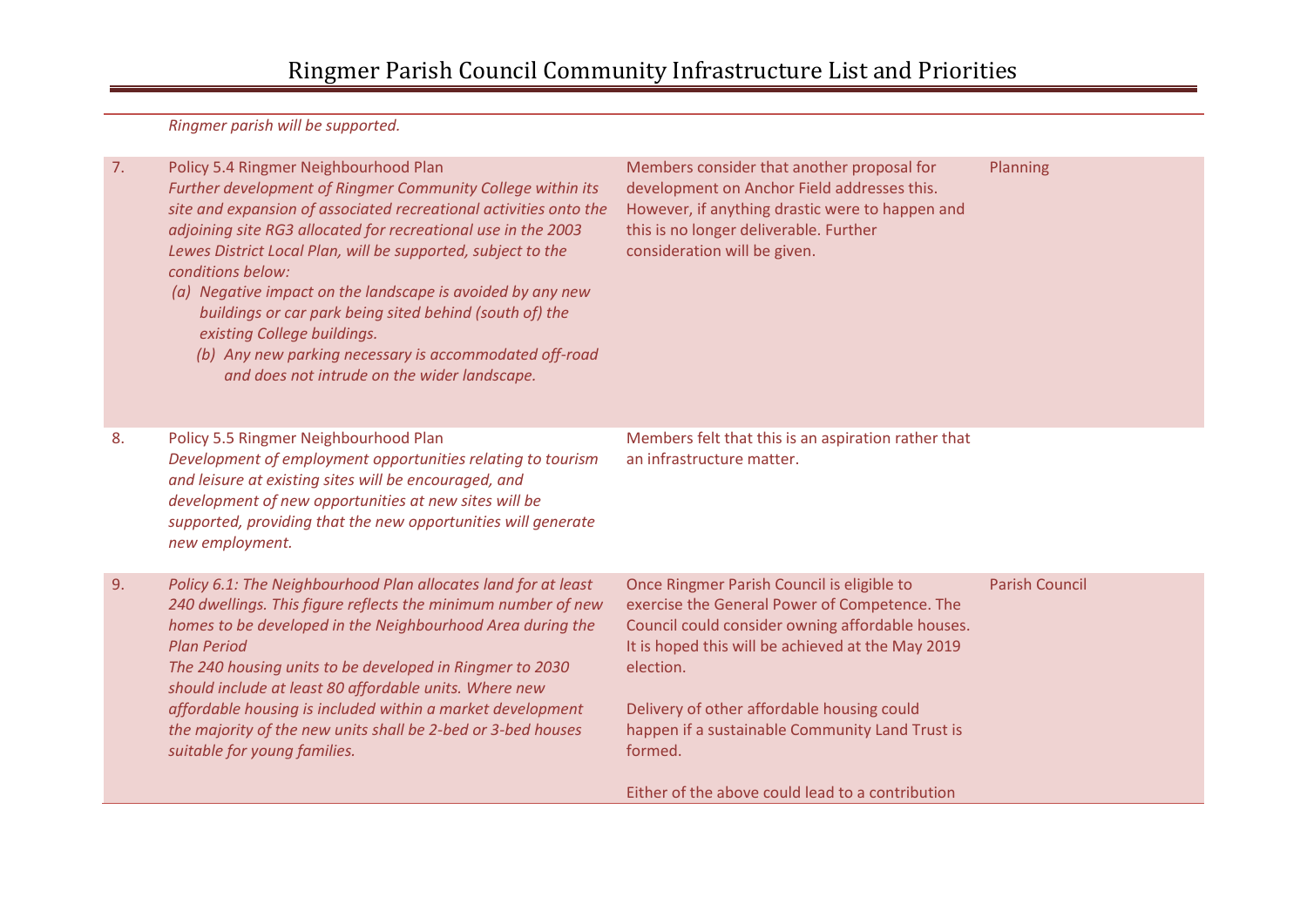|     |                                                                                                                                                                                                                                                                                                                                                                                                                                                                                                                                                                                                                                                                                                                                                                                                                                    | from the Parish Council from the CIL pot of<br>money.                                                     |                         |
|-----|------------------------------------------------------------------------------------------------------------------------------------------------------------------------------------------------------------------------------------------------------------------------------------------------------------------------------------------------------------------------------------------------------------------------------------------------------------------------------------------------------------------------------------------------------------------------------------------------------------------------------------------------------------------------------------------------------------------------------------------------------------------------------------------------------------------------------------|-----------------------------------------------------------------------------------------------------------|-------------------------|
| 10. | Policy 7.1 Ringmer Neighbourhood Plan<br>Applications to provide additional community meeting facilities<br>will be supported.                                                                                                                                                                                                                                                                                                                                                                                                                                                                                                                                                                                                                                                                                                     | None.                                                                                                     |                         |
| 11. | Policy 7.2: Development that harms the character of the village<br>green at Ringmer Green [OS1] will not be permitted. The<br>development of Ringmer's other managed open spaces, listed<br>below and described in greater detail in Appendix 3, will be<br>permitted only where any harm arising is outweighed by<br>community need for their use for other purposes.<br><b>OS2 Ringmer Old Churchyard</b><br><b>OS3 Cheyney Field</b><br>OS4 Anchor Field play area<br>OS5 Green Close green<br><b>OS6 Rushey Green</b><br><b>OS7 Mill Close green</b><br><b>OS8 Gote Green</b><br>OS9 Sadlers Way Diamond Jubilee green<br>OS10 Middleham Close green areas<br><b>OS11 The Forge Green</b><br>OS12 The Forge Communal Open Space<br><b>OS13 Fingerpost Field</b><br>OS14 Broyle Lane play area<br>OS15 Broyle Close green areas | Members felt this was an aspiration rather than<br>an infrastructure item.                                | Greens - Parish Council |
|     | Policy 7.7 Ringmer Neighbourhood Plan<br>The number of allotments available to Ringmer residents will be<br>maintained at a level commensurate with demand. Should new<br>demand make it necessary, additional allotments will be<br>developed at appropriate locations to meet this demand.                                                                                                                                                                                                                                                                                                                                                                                                                                                                                                                                       | Allotments have been already provided. There is<br>a Community Orchard already established in<br>Ringmer. |                         |